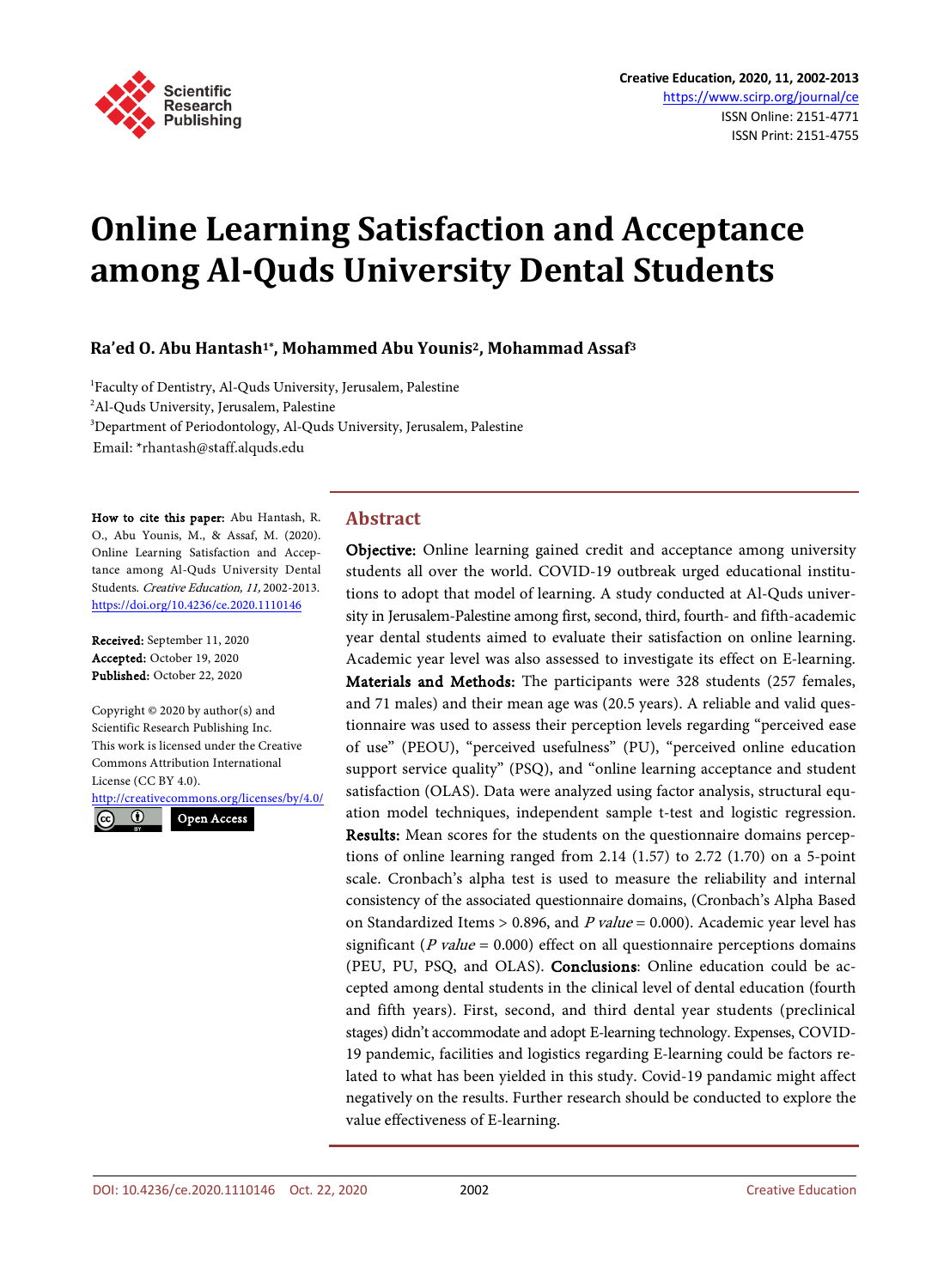#### **Keywords**

Online Learning, Dental Students, Pandemic, Questionnaire Perceptions

## **1. Introduction**

Online learning which depends on technical-based tuition and training, provides students with a virtual environments and activities, such as: investigation and audiovisual interaction with a variety of subjects [\(Al Rahmi et al., 2018\)](#page-9-0). Burden has been placed on institutions of education and higher education to enable access of the virtual courses for online learning [\(Amado-Salvatierra et al., 2016\)](#page-9-1). E-learning is the teaching that is assisted via information and communications technology, both inside and outside the class room. Although its tools have been used in many settings for a long time, evidence of their application in the education of medical professionals is scarce, especially in the developing countries [\(Dev](#page-9-2)  [et al., 2006;](#page-9-2) [Frehywot et al., 2013\)](#page-9-3). Meanwhile, [Yew et al. \(2016\)](#page-10-0) suggested that, to study something completely, students needed to hear, discuss, see, query questions about it, and relate concepts to existing experiences. Online learning has been revealed to be effective as other educational methods for gaining of knowledge, skills, and behavior [\(Means et al., 2009;](#page-10-1) [Cook et al., 2008\)](#page-9-4). Advantages of E-learning include flexibility, course upgrading, adaptive instruction, control over learning activities, and data collection for assessment [\(Cook & Triola, 2014\)](#page-9-5). However, regarding the cost effectiveness of E-learning, controversy is existent between saving costs (if compared with face to face education) [\(Sandars, 2010;](#page-10-2)  [Maloney et al.,](#page-10-3) 2015) and high expenses for its development and maintenance [\(Cook, 2014;](#page-9-5) [Stotzer et al.,](#page-10-4) 2013; [Delgaty, 2013\)](#page-9-6).

The spread of corona-virus (COVID-19 pandemic) has led to profound changes in the social interactions among university environment, which forced teaching institutions to adopt emergency E-learning protocols [\(Murphy, 2020\)](#page-10-5).

However, no study was found to evaluate university students' acceptance to online learning in Palestine during the pandemic of COVID-19, especially among dental students. Therefore, the aim of our study was first to assess dental students' awareness, acceptance and satisfaction towards E-learning at Al-Quds University, and then to evaluate the effect of students' academic level on this educational format.

## **2. Materials and Methods**

This study conducted during the spring semester of the academic year 2019-2020 (May-June 2020) at the faculty of Dentistry in Al Quds University-Palestine. A reliable and valid questionnaire (Appendix A) was distributed through a webbased survey among first, second, third, fourth and fifth academic year students. From among a total of eight hundred fifty participants in the survey, the responses of three hundred twenty-eight participants, who were between the ages of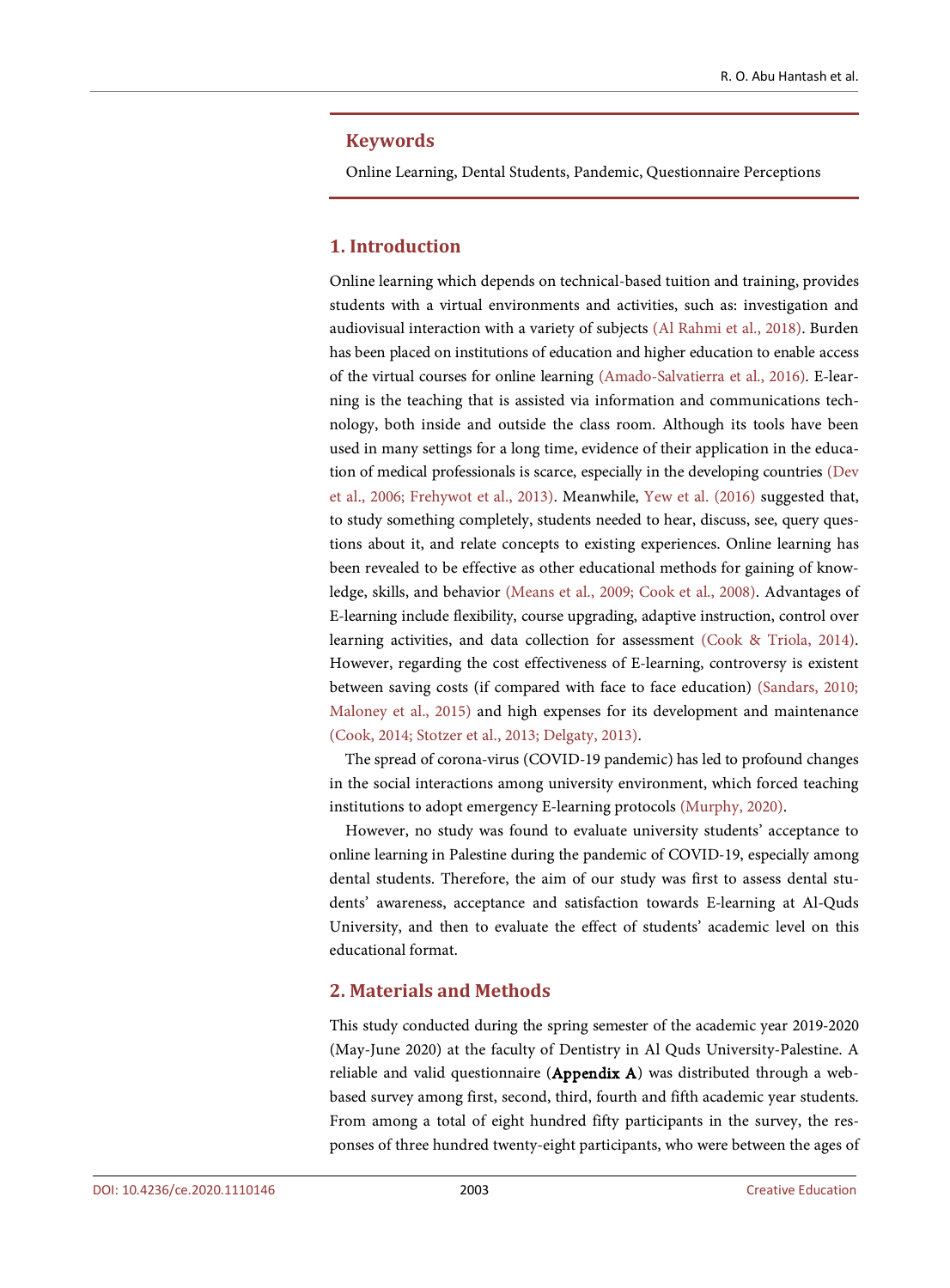17 and 24 years, were analyzed [\(Table 1\)](#page-2-0).

Each student was given a brief explanation of the investigation and the procedures to be undertaken. Informed consent was obtained from each participant.

The questionnaire used in this study was originally developed by Jung-Wan Lee in 2010 who studied possible differences between Korean and American students in terms of their awareness levels regarding online learning support, acceptance, and satisfaction [\(Lee, 2010\)](#page-9-7). In order to assess the students' attitude toward online learning. Four major domains were rated on a 5-likert scale from "totally disagree  $= 1$  to totally agree  $= 5$ ". Those domains were: "perceived ease of use" (PEOU), "perceived usefulness" (PU), "perceived online education support service quality" (PSQ), and "online learning acceptance and student satisfaction (OLAS). PEQU addresses four questions, PU has five questions, PSQ measures three items and OLAS consisted of four questions (Appendix A).

The null hypothesis was that during online learning technology there was no effect of the academic level on students' perception levels regarding online education support service quality, online learning acceptance, and satisfaction.

This study was reviewed and approved by Research Ethics Committee at Al-Quds University; identification number is (133/REC/2020).

#### **Factor Analysis and Reliability Test**

Factor analysis with a varimax rotation procedure was performed using SPSS (Statistical Package for the Social Sciences, version 26.0, Inc., Chicago, IL, USA) in order to clarify the domains of students' attitude towards online learning acceptance and satisfaction. To test factor analysis, Kaiser-Meyer-Olkin (KMO) overall measure of sampling adequacy (MSA) was 0.952, which is considered marvelous and within the adequate level, and was significant at  $p = 0.000$ . The Bartlett's test of sphericity was 5022.585 (degree of freedom = 120), and significant at  $p < 0.001$  which indicated a highly significant association among the questionnaire items. In this context, a reliability test was also performed which

<span id="page-2-0"></span>

|  |  |  | <b>Table 1.</b> Demographics of Participants |  |  |  |
|--|--|--|----------------------------------------------|--|--|--|
|--|--|--|----------------------------------------------|--|--|--|

| Profiles            | Items     | No. | Percentage % |
|---------------------|-----------|-----|--------------|
| Gender              | Male      | 71  | 21.6         |
|                     | Female    | 257 | 78.4         |
| Age (Years Old)     | $17 - 18$ | 29  | 8.8          |
|                     | $19 - 21$ | 210 | 64.4         |
|                     | $22 - 24$ | 88  | 26.8         |
| Academic Year Level | First     | 61  | 19           |
|                     | Second    | 71  | 22           |
|                     | Third     | 76  | 23           |
|                     | Fourth    | 73  | 22           |
|                     | Fifth     | 47  | 14           |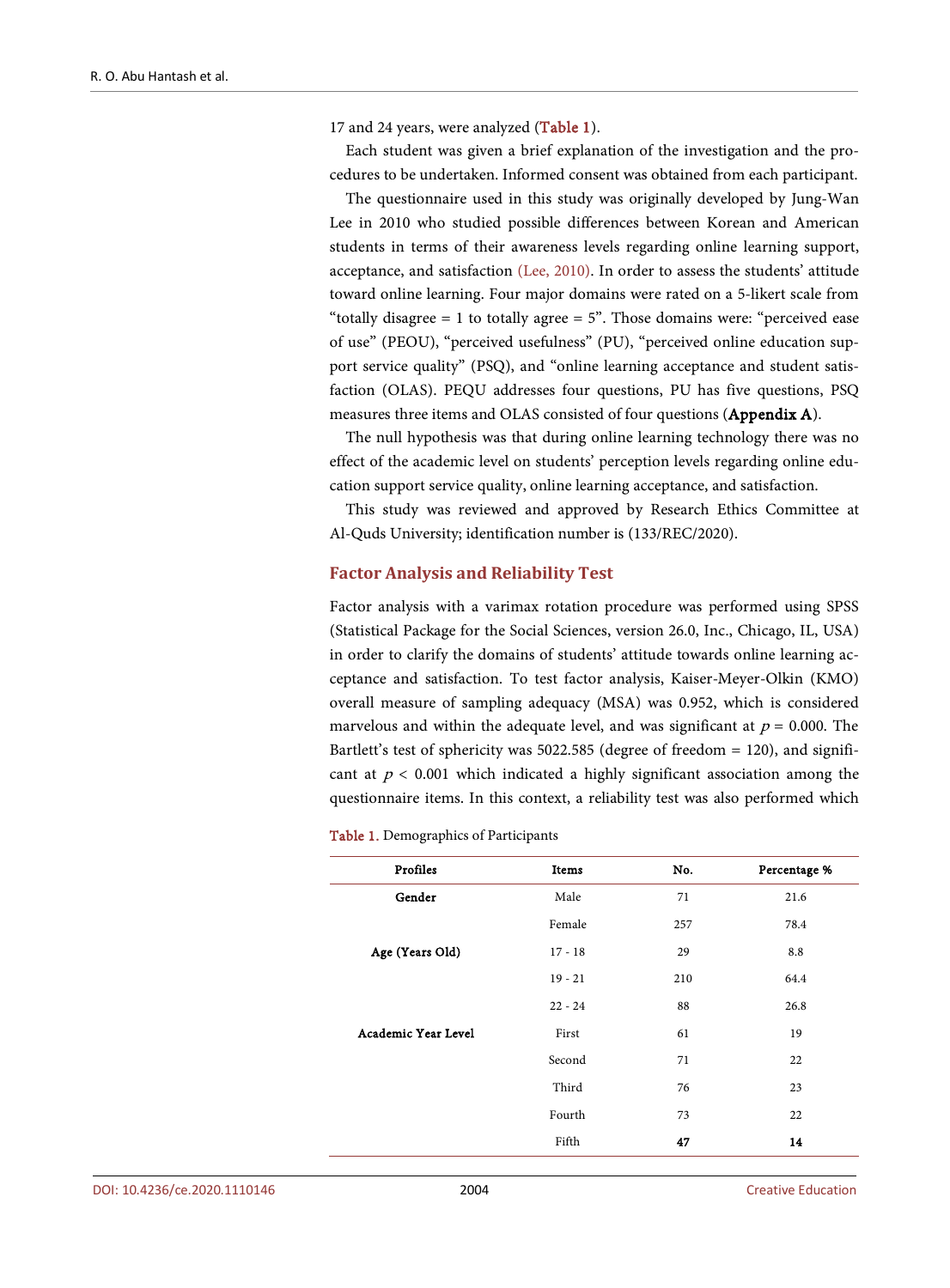showed that the 16-item instrument had Cronbach's alphas over 0.70, ranging from 0.896 to 0.930 [\(Table 2\)](#page-3-0). This data gives the reliability and the validity of questionnaire used in this study.

#### **3. Results**

Three hundred twenty-eight dental students were recruited to participate in this study. Two hundred fifty-seven students were females (78.4% of the subjects) and seventy-one were males (21.6% of the subjects) [\(Table 1\)](#page-2-0). These students were aware of responding the questionnaire. Students' age ranged from 17 to 24 years with a mean age of 20.51 and standard deviation of 1.42 years (Appendix A).

Regarding students' awareness towards online learning, all the items of the questionnaire (except PEQU and PSQ) showed mean score rating below 2.5 on a 5-pont Likert scale from 1 to 5. PEQU showed 2.51 and PSQ showed 2.72 [Table](#page-3-0)  [2.](#page-3-0) PEQU4 item showed the highest mean score rating (2.91), followed by PSQ 1 that showed a mean score rating of (2.73). On the contrary, OLAS 2 showed the lowest mean score rating of (2.06) [Table 2.](#page-3-0)

[Figure 1](#page-4-0) shows the distribution of dental students' classes which participated in the study. The distribution of students in the classes were as the following: sixty one students were from first class (19% of the subjects), seventy one were from second class (22% of the subjects), seventy six (23% of the subjects), seventy three were the fourth class (22% of the subjects), and fourth seven were from the fifth class (14% of the subjects) [Table 2.](#page-3-0)

Regarding the impact of academic year level on questionnaire domains ratings, it is obvious that there is an effect of academic year on all domains [\(Table](#page-4-1)  [3\)](#page-4-1). Using Independent-Samples Kruskal-Wallis Test, there is a significant association between PEQU, PU, PSQ, ALOS items and academic Levels, (P value = 0.000). It does worth to mention that the mean score ratings of PEQU and PSQ domains were above average for fourth- and fifth-year classes [\(Figure 2](#page-4-2) and [Figure 3\)](#page-5-0).

While, the mean score rating for PU domain, fourth- and fifth-year classes were higher than other classes [\(Figure 4\)](#page-5-1). This study also, showed that mean score ratings of the overall satisfaction and acceptance for the fourth- and fifth-year classes were higher than first, second, and third year classes [\(Figure 5\)](#page-6-0). Additionally,

Table 2. Reliability of questionnaire.

<span id="page-3-0"></span>

| Variable                                                   | No. of items | Cronbach's $\alpha$ |
|------------------------------------------------------------|--------------|---------------------|
| Perceived ease of use (PEOU)                               | 4            | 0.896               |
| Perceived usefulness (PU)                                  | 5            | 0.923               |
| Perceived online education support service quality (PSQ)   | 3            | 0.922               |
| Online learning acceptance and student satisfaction (OLAS) | 4            | 0.930               |
| Total reliability of the questionnaire                     | 16           | 0.903               |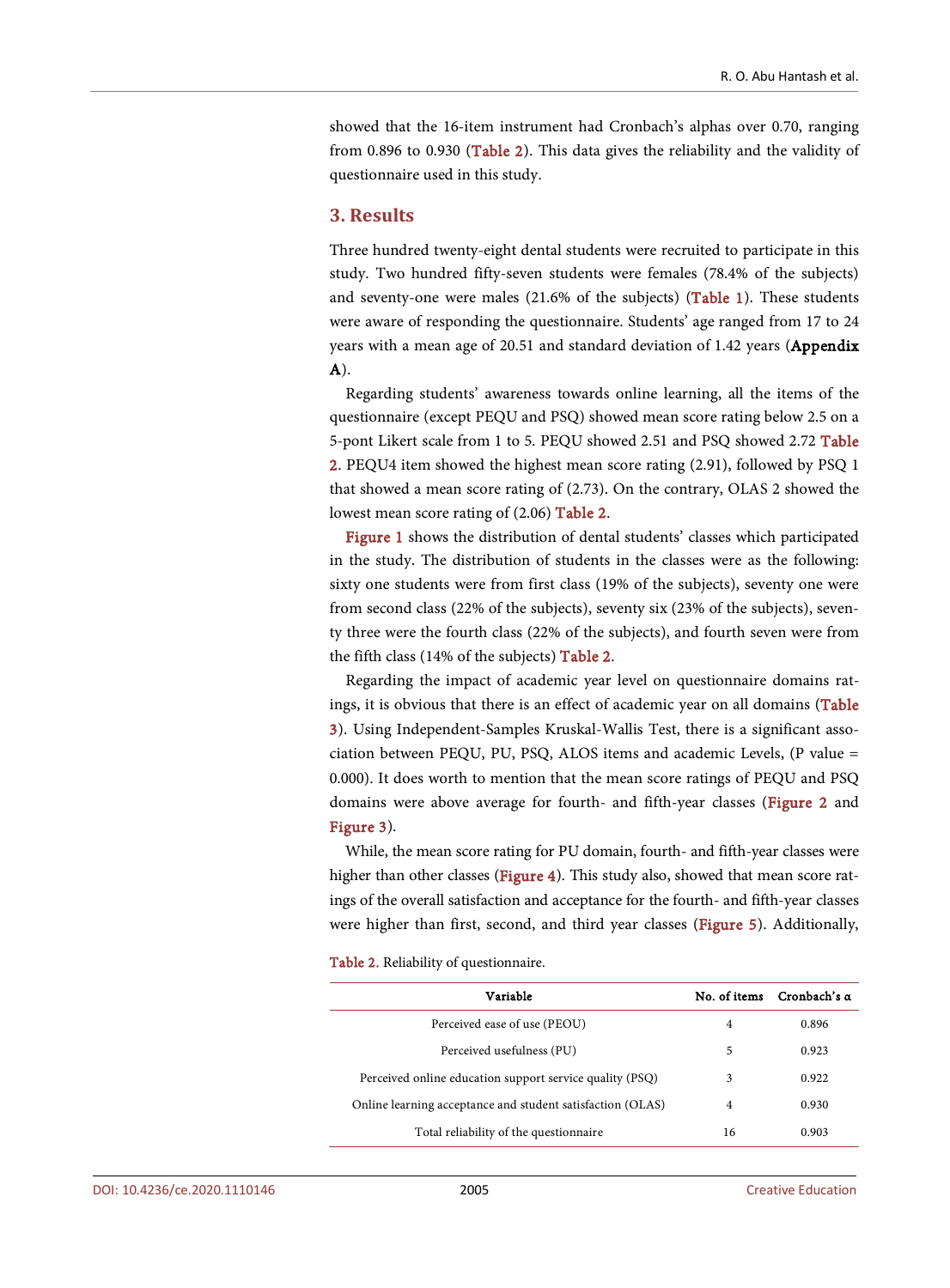|             | <b>Test Statistic</b> | Degree of Freedom | Asymptotic Sig (2-sided test) |
|-------------|-----------------------|-------------------|-------------------------------|
| PEQU        | $55.230^{\circ}$      | 4                 | 0.000                         |
| PU          | 43.916 <sup>a</sup>   | 4                 | 0.000                         |
| <b>PSO</b>  | $44.564^{\circ}$      | 4                 | 0.000                         |
| <b>OLAS</b> | $45.820^{\circ}$      | 4                 | 0.000                         |

<span id="page-4-1"></span>Table 3. Independent-Samples Kruskal-Wallis Test Summery of the effect of the Academic level on Questionnaire items.

<span id="page-4-0"></span>a The test statistic is adjusted for ties.



<span id="page-4-2"></span>Figure 1. The distribution of the students participated in the study according to the Academic year level. 1: First year, 2: Second year, 3: Third year, 4: fourth year, 5: Fifth year.



Figure 2. Scoring of Academic Year Level and PEQU item histogram using Independent-Samples Kruskal-Wallis Test.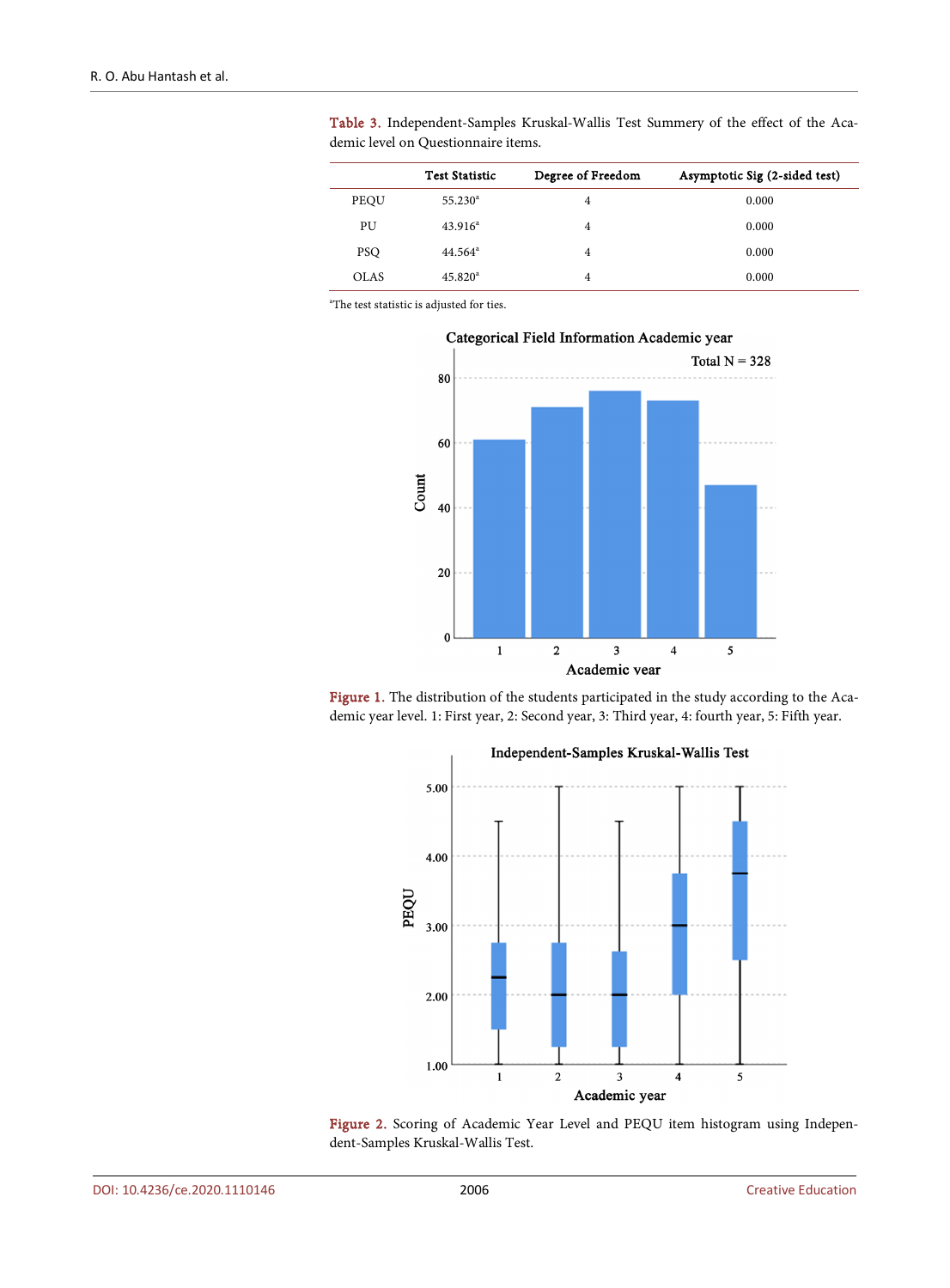<span id="page-5-0"></span>

<span id="page-5-1"></span>Figure 3. Scoring of Academic Year Level and PSQ item histogram using Independent-Samples Kruskal-Wallis Test.



Figure 4. Scoring of Academic Year Level and PU item histogram using Independent-Samples Kruskal-Wallis Test.

fifth year class students scored the highest mean score rating in all questionnaire domains when compared with other classes.

## **4. Discussion**

E-learning models have concerned much attention in recent years as possible ways to meet the scarcities as evidenced by face to face learning, and they are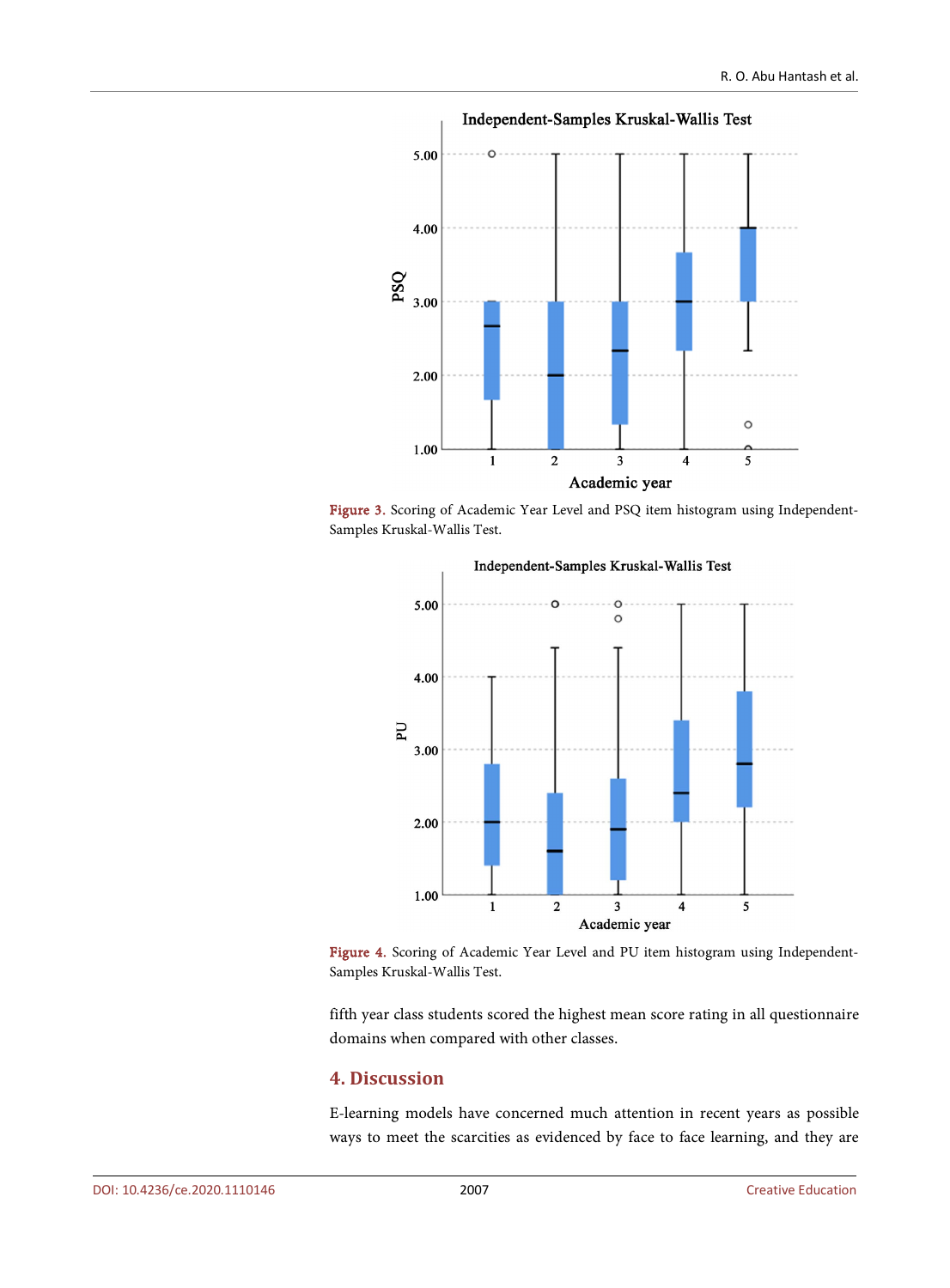<span id="page-6-0"></span>

Figure 5. Scoring of Academic Year Level and OLAS item histogram using Independent-Samples Kruskal-Wallis Test.

useful tool for disabling walls to access for health professions' training [\(Frehywot](#page-9-3)  [et al., 2013\)](#page-9-3). However, challenges implemented in e-learning medical education, are: insufficient infrastructure, slow speed and low quality of videos or visual outputs, difficulties in reading content from a computer screen, slow downloading from the internet, inadequate computer services, and frequent electrical power shortages [\(Agrawal et al., 2011;](#page-9-8) [Kaliyadan et al., 2010;](#page-9-9) [Johnson et al., 2007;](#page-9-10) [Nartker](#page-10-6)  [et al., 2010;](#page-10-6) [Erah & Dairo, 2008;](#page-9-11) [de Maio & Ferreira, 2001;](#page-10-7) [Corrêa et al., 2003;](#page-9-12)  [Obura et al., 2011;](#page-10-8) [Vincent et al., 2003\)](#page-10-9).

A recent coronavirus (2019-nCoV), which caused an epidemic of acute respiratory syndrome in humans in Wuhan, China, started on 12 December 2019 [\(Zhou et al., 2020\)](#page-10-10). Travel limitations, quarantines, self-isolation, social distancing, and intensified hygiene are considered public governmental measures to manage virus outburst [\(Cloulthard, 2020\)](#page-9-13). Due to that pandemic, universities were forced to learn and educate students through online learning protocols. E-learning solutions gave the educational institutions the opportunities to overcome the compulsory dismiss of university students. However, online learning is considered a contingency and emergency plan during this pandemic. Educational institutions need well planned strategies, profound budget, adequate technical support, and well-trained staff to adopt this strategy [\(Kaliyadan et al, 2010;](#page-9-9) [Nart](#page-10-6)[ker et al., 2010;](#page-10-6) [Erah & Dairo, 2008;](#page-9-11) [de Maio & Feerreira, 2001\)](#page-10-7). In addition, students should have the motivation and the ability that enable them to accept and cope with E-learning. This is critical in tolerating E-learning program regardless of whether such a program is accomplished at the faculty level, or across an educational instituation [\(Frehywot et al., 2013\)](#page-9-3). According to what was mentioned above, it can be implied that dental students didn't accept online learning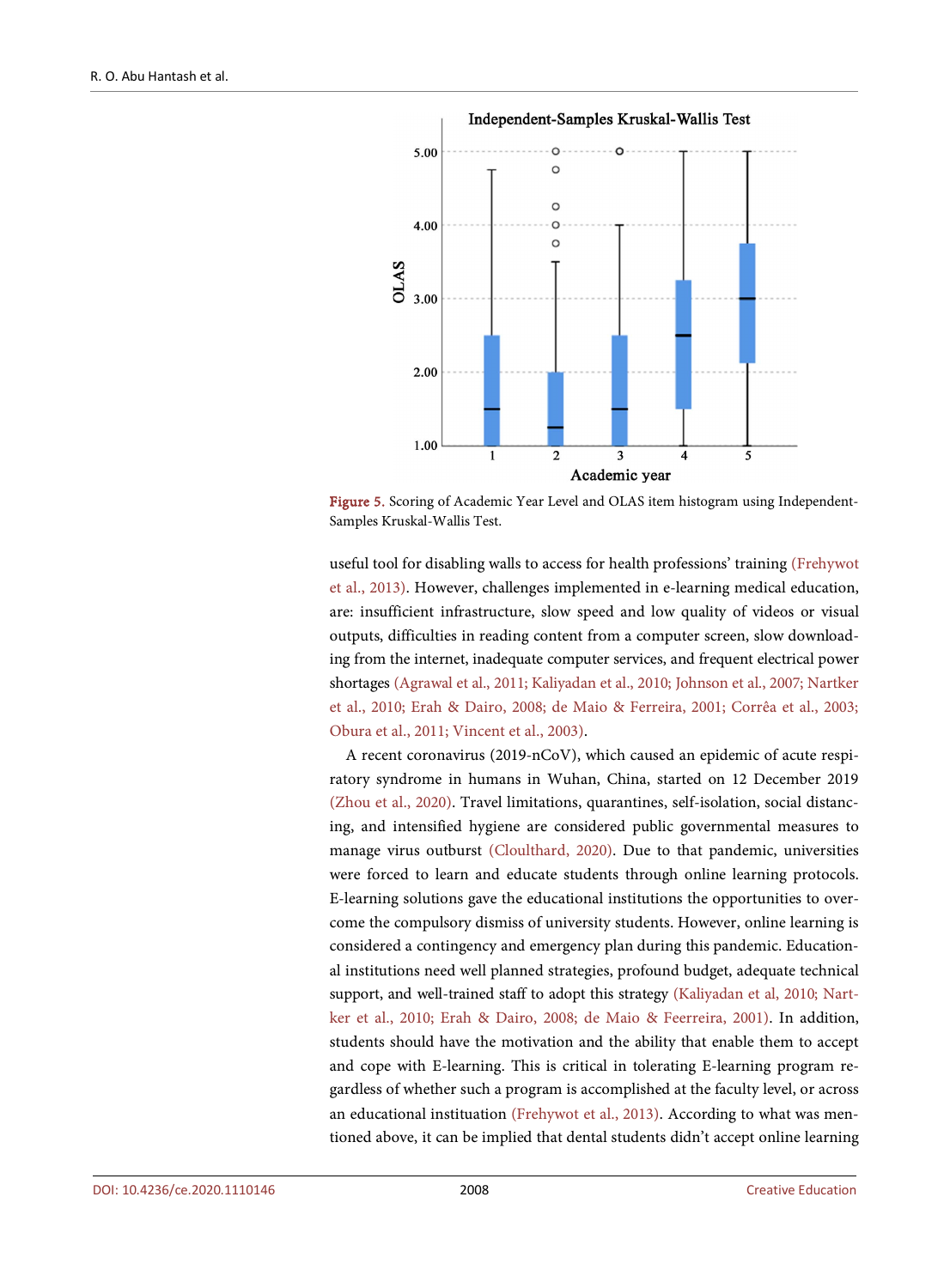especially first, second, and third year classes.

The Wang Lee questionnaire [\(Lee, 2010\)](#page-9-7) which was used in this study to rate students' satisfaction and acceptance towards online learning, was shown to be valid and reliable. As shown in [Table 2,](#page-3-0) this study supports the previous study in terms that the composite reliability (Cronbach's α) for each domain ranged from 0.896 to 0.930, suggesting acceptable levels of reliability, indicating the scales had good reliabilities and validities. Meanwhile, Kaiser-Meyer-Olkin (KMO) overall measure of sampling adequacy (MSA) was 0.952, which is considered marvelous and within the adequate level, and was significant at  $p = 0.000$ . Jung-Wan Lee [\(2010\)](#page-9-7) investigated the online support service quality, online acceptance, and student satisfaction among Korean and American students. He suggested that the acceptance of online classes would be valuable for both study participants. On the contrary, the participants in this study showed less satisfaction and acceptance towards online learning if compared with previous studies [\(Al Rahmi](#page-9-0)  [et al., 2018;](#page-9-0) [Amado-Salvatierra et al., 2016;](#page-9-1) [Means et al., 2009;](#page-10-1) [Cook et al., 2008;](#page-9-4)  [Lee, 2010\)](#page-9-7). All questionnaires' ratings were less than 3, which can be attributed to the compulsory dismiss of the students and the implementation of the online learning contingency emergency plan due to Covid-19 outbreak. The low acceptance of dental students toward E-learning in this study is consistent with the findings suggested by Noesgaard & [Orngreen \(2015\),](#page-10-11) who reported that it was hard to confirm E-learning effectiveness on teaching enhancement as a teacher can apply various approaches as required. Similarly, Yew et al. suggested that students' interactions of hearing, seeing, discussing, asking questions and relating concepts can accomplish a successful learning. In this context, various studies [\(Corrêa et al., 2003;](#page-9-12) [Kheng, 2008;](#page-10-12) [Akkoyunlu & Solylu, 2008;](#page-8-0) [Muñoz, 2010\)](#page-10-13) showed that the lack of face to face learning was also a challenge addressed in pure E-learning and contributed to professional loneliness and decreased learning skills. Frequent electrical failure, limitation in bandwidth and inadequate infrastructure could explain the findings of this study. In a study conducted by [Frehywot et al. \(2013\),](#page-9-3) they found that the potential of E-learning adopts a firm level of institutional keenness in human and infrastructural funds that is not always present in developing countries. However, Palestine has hard social and economic conditions which might be considered one of the aforementioned countries in this regard.

However, the highest mean score which was found in the study, was PEQU4 that measured the ease of online learning and was 2.91. The highest mean score was PSQ that measured students' acceptance towards the faculty and the support service affairs and was 2.72. This reflected the huge efforts presented by the faculty administration and the support service affairs that delivered to the students to facilitate online learning at Al Quds university. Covid-19 pandemic could affect negatively on the findings of this study; however, this study was conducted during this pandemic. Further investigations are required to explore this impact. Academic level plays a vital role in adopting E-learning. The findings of this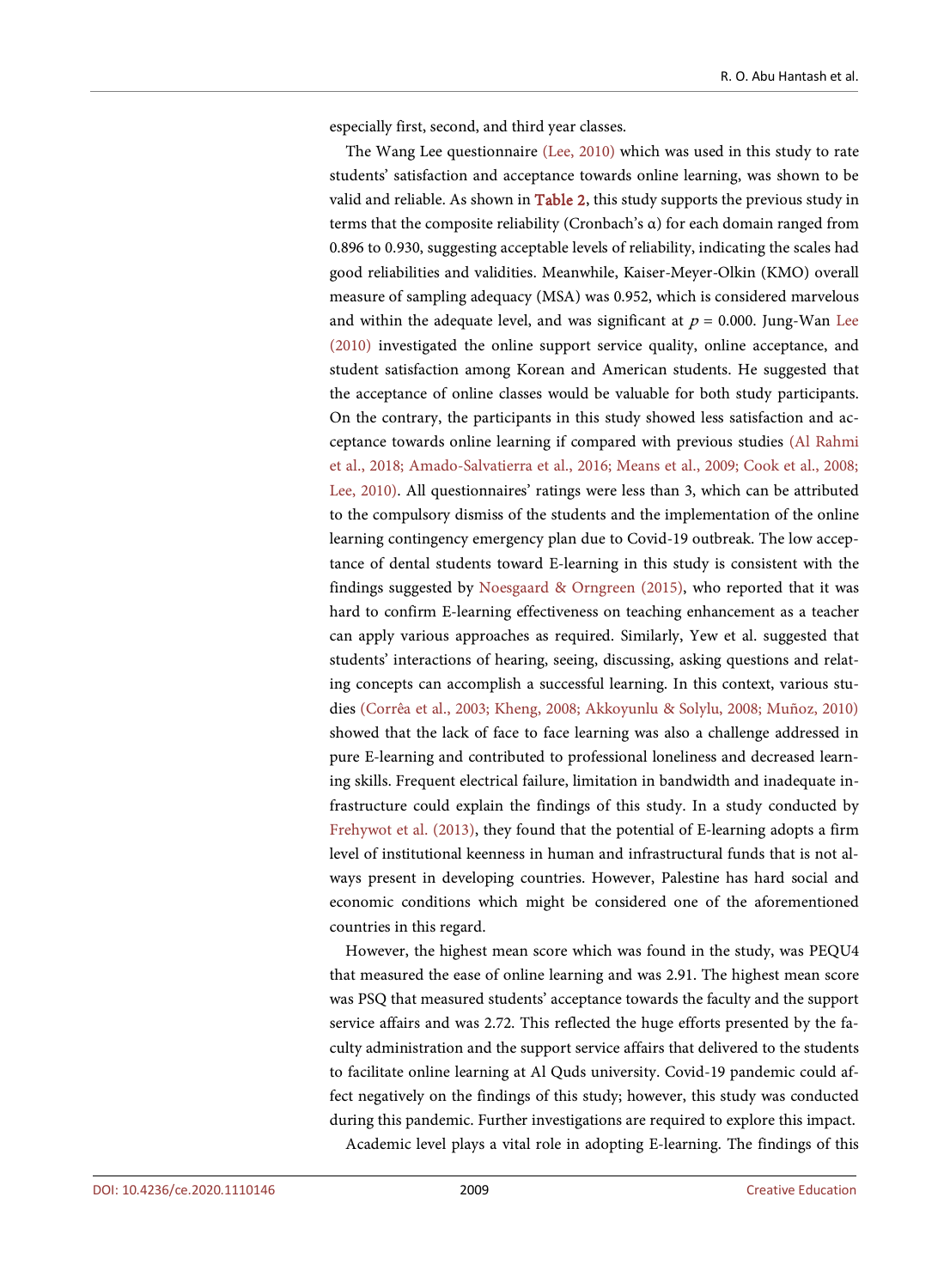study, showed that higher dental students' classes (fourth and fifth years) were more satisfied and accepted online education when compared with other classes. This finding was consistent with the study conducted by [Wittich et al. \(2017\)](#page-10-14) who conducted a study and investigated e-learning in graduate medical programs, and they reported that in US most internal medicine residency programs use e-learning and they have more positive perceptions of E-learning. Although more programs were used as (live, real-time, and simultaneous) utilization learning methods than virtual where learners are responsible for self-teaching and instruction. Accordingly, higher academic level classes can accept and are mature enough to adopt e-learning, due to the fact that they were taught through the first three years via conventional learning methods (face to face), and online learning added a new era to their learning experiences. On the contrary, first, second and third years were still in scarce to conventional teaching methods, in terms of discussing, hearing and asking questions to the instructors. However, this needs further investigation to consider that in online learning.

#### **5. Conclusion**

In the light of the current study, the following can be concluded and recommended.

Dental students' acceptance and satisfaction towards online education were below average during COVID-19 outbreak. Further investigation is required to explore the impact of COVID-19 outbreak on students' attitudes towards online learning.

Faculty support and online education support service affairs had an effect in raising students' awareness and acceptance towards online learning.

Online learning acceptance and student satisfaction questionnaire is a valid and reliable tool that can be used in further researches. This study recommends it for measuring satisfaction and acceptance online learning among university students.

Academic year level could be attributed to have an impact on students' online learning acceptance. Fourth and fifth year dental students accepted and were more satisfied with online learning when compared with other year classes. Further investigation is needed to investigate this finding.

It is also recommended to educate teachers on methods to make E-learning more convenient and efficient for students.

Further efforts and well-planned strategies are needed to dissolve the existent challenges to promote and enhance the sustainability of online learning especially among dental students.

## **Conflicts of Interest**

The authors declare no conflicts of interest regarding the publication of this paper.

#### **References**

<span id="page-8-0"></span>Akkoyunlu, B., & Soylu, M. (2008). A Study of Student's Perceptions in a Blended Learning Environment Based on Different Learning Styles. Journal of Educational Technol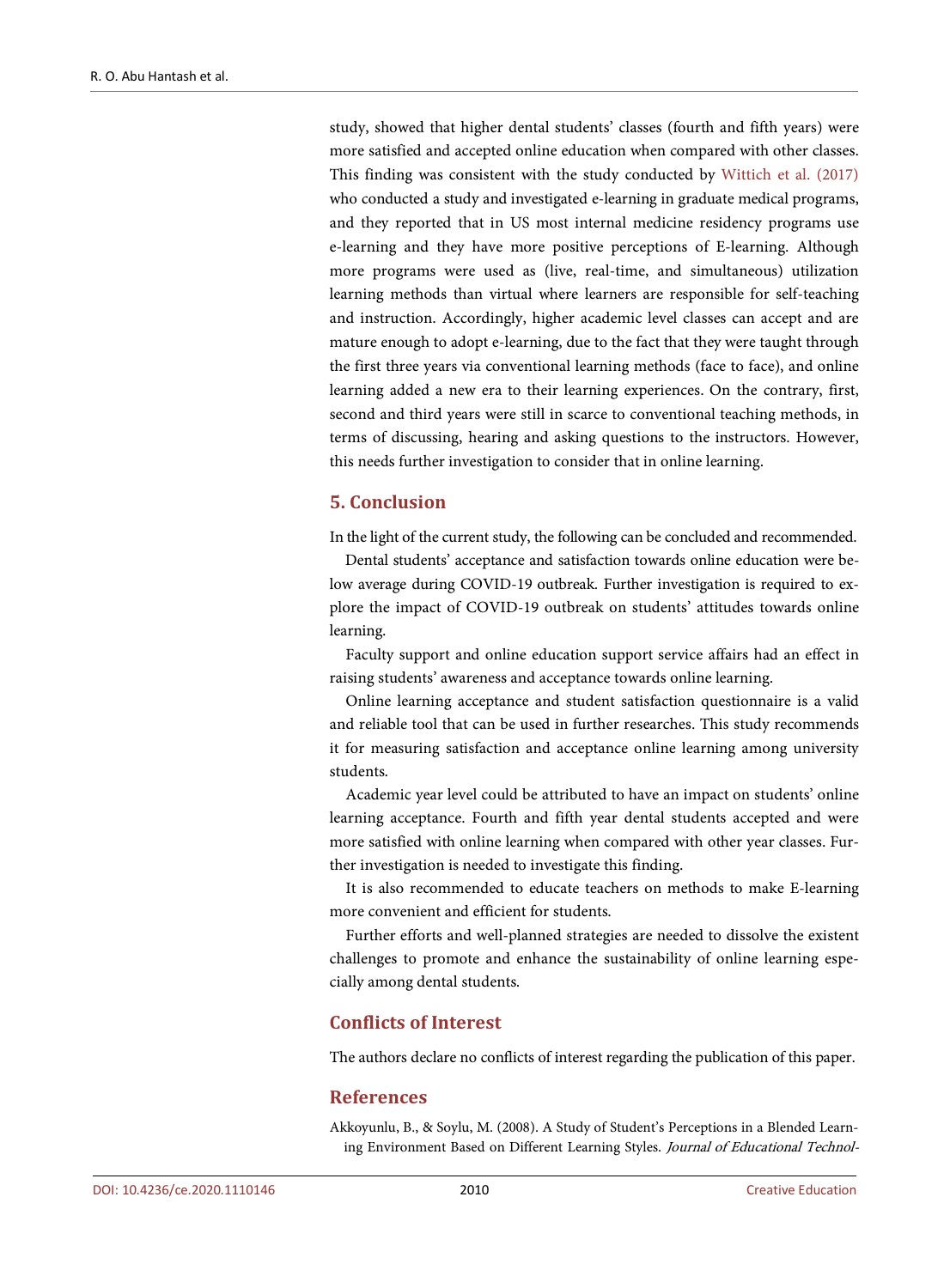ogy & Society, 11, 183-193.

- <span id="page-9-8"></span>Agrawal, S., Kumar, M. A., Shrivastava, K. S., & Pant, M. S. (2011). Training the Trainees in Radiation Oncology with Telemedicine as a Tool in a Developing Country: A Two-Year Audit. International Journal of Telemedicine and Applications, 2011, Article ID: 230670. <https://doi.org/10.1155/2011/230670>
- <span id="page-9-0"></span>Al Rahmi, W. M., Alias, N., Othman, M. S., Alzahrani, A. I., Alfarraj, O., Saged, A. A. et al. (2018). Use of E-Learning by University Students in Malaysian Higher Educational Institutions. A Case in Universiti Teknologi Malaysia. IEEE Access, 6, 14268-14276. <https://doi.org/10.1109/ACCESS.2018.2802325>
- <span id="page-9-1"></span>Amado-Salvatierra, H. R., Hilera, J. R., Tortosa, S. O., Rizzardini, R. H., & Piedra, N. (2016). Towards a Semantic Definition of a Framework to Implement Accessible e-Learning Projects. Journal of Universal Computer Science, 22, 921-942.
- <span id="page-9-13"></span>Cloulthard, P. (2020). Dentistry and Coronavirus (COVID-19) Moral-Decision Making. British Dental Journal, 228, 503-505. <https://doi.org/10.1038/s41415-020-1482-1>
- <span id="page-9-5"></span>Cook, D. A., & Triola, M. M. (2014). What Is the Role of e-Learning? Looking Past the Hype. Medical Education, 48, 930-937. <https://doi.org/10.1111/medu.12484>
- Cook, D. A. (2014). The Value of Online Learning and MRI: Finding a Niche for Expensive Technologies. Medical Teacher, 36, 965-972. <https://doi.org/10.3109/0142159X.2014.917284>
- <span id="page-9-4"></span>Cook, D. A., Levinson, A. J., Garside, S., Dupras, D. M., Erwin, P. J., & Montori, V. M. (2008). Internet-Based Learning in the Health Professions: A Meta-Analysis. JAMA, 300, 1181-1196. <https://doi.org/10.1001/jama.300.10.1181>
- <span id="page-9-12"></span>Corrêa, L., de Campos, A. C., Souza, S. C., & Novelli, M. D. (2003). Teaching Oral Surgery to Undergraduate Students: A Pilot Study Using a Web-Based Practical Course. European Journal of Dental Education, 7, 111. <https://doi.org/10.1034/j.1600-0579.2003.00291.x>
- <span id="page-9-6"></span>Delgaty, L. (2013). A Critical Examination of the Time and Workload Involved in the Design and Delivery of an e-Module in Postgraduate Clinical Education. Medical Teacher, 35, e1173-e1180. <https://doi.org/10.3109/0142159X.2012.737963>
- <span id="page-9-2"></span>Dev, P., Hoffer, E. P., & Barnett, G. O. (2006). Computers in Medical Education. In E. Shortliffe, & J. J. Cimino (Eds.), Biomedical Informatics (pp. 737-762). New York: Springer Science and Business Media, LLC. [https://doi.org/10.1007/0-387-36278-9\\_21](https://doi.org/10.1007/0-387-36278-9_21)
- <span id="page-9-11"></span>Erah, P. O., & Dairo, E. A. (2008). Pharmacy Students' Perception of the Application of Learning Management System in Patient-Oriented Pharmacy Education: University of Benin Experience. International Journal of Health Research, 1, 63-72. <https://doi.org/10.4314/ijhr.v1i2.47917>
- <span id="page-9-3"></span>Frehywot, S., Vovides, Y., Talib, Z., Mikhail, N., Ross, H., Wohltjen, H. et al. (2013). E-Learning in Medical Education in Resource Constrained Low- and Middle-Income Countries. Human Resources for Health, 11, 4. <https://doi.org/10.1186/1478-4491-11-4>
- <span id="page-9-10"></span>Johnson, P., Ghebreyohanes, G., Cunningham, V., Kutenplon, D., & Bouey, O. (2007). Distance Education to Prepare Nursing Faculty in Eritrea: Diffusion of an Innovative Model of Midwifery Education. Journal of Midwifery & Women's Health, 52, e37-e41. <https://doi.org/10.1016/j.jmwh.2007.07.002>
- <span id="page-9-7"></span>Lee, J.-W. (2010). Online Support Service Quality, Online Learning Acceptance, and Student Satisfaction. Internet and Higher Education, 13, 277-283. <https://doi.org/10.1016/j.iheduc.2010.08.002>
- <span id="page-9-9"></span>Kaliyadan, F. F., Manoj, J. J., Dharmaratnam, A. D., & Sreekanth, G. G. (2010). Self-Learning Digital Modules in Dermatology: A Pilot Study. Journal of the European Academy of Dermatology and Venereology, 24, 655-660.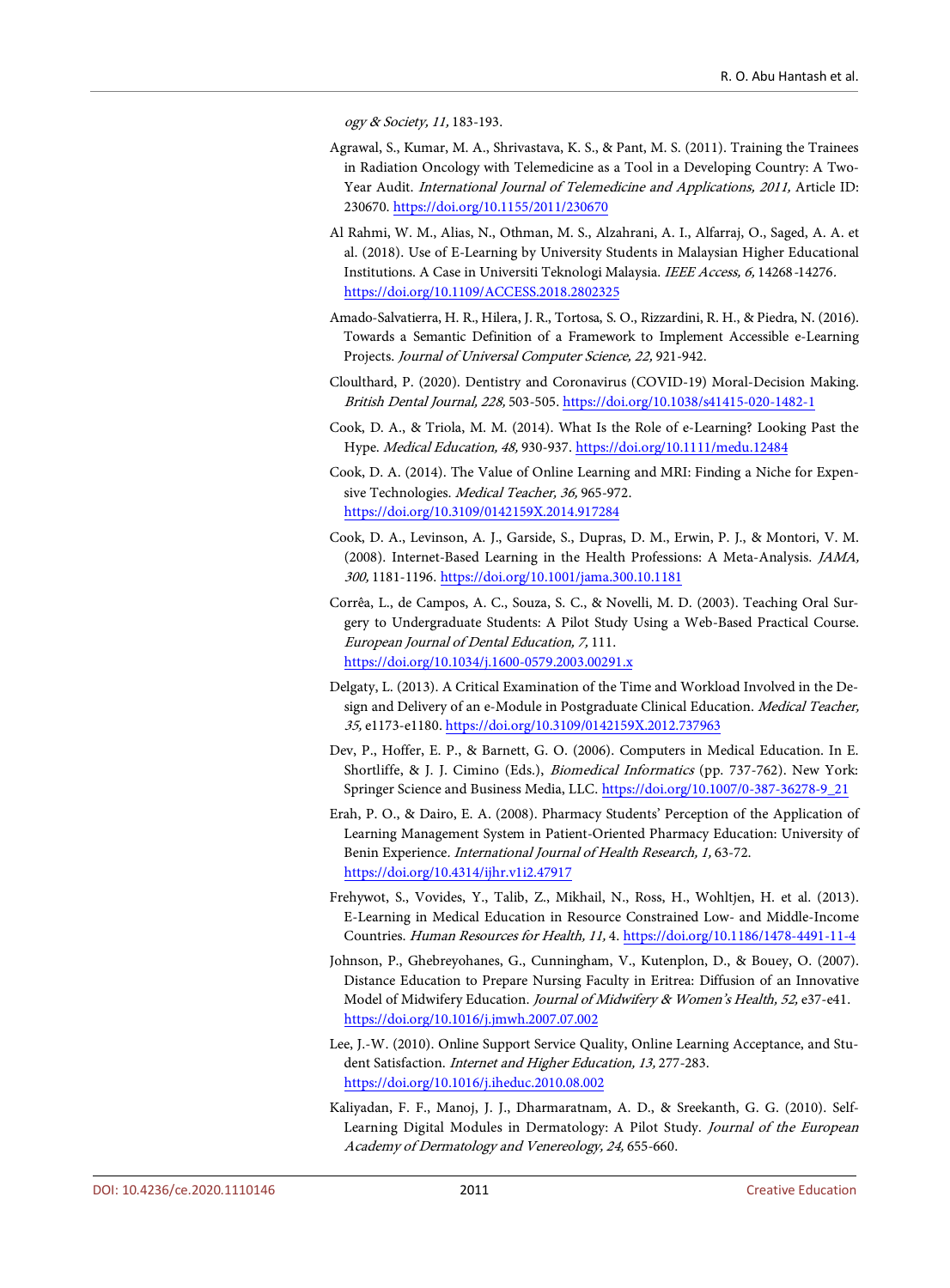#### <https://doi.org/10.1111/j.1468-3083.2009.03478.x>

- <span id="page-10-12"></span>Kheng, S. (2008). The Challenges of Upgrading from ISPO Category II Level to Bachelor Degree Level by Distance Education. Prosthetics and Orthotics International, 32, 299-312. <https://doi.org/10.1080/03093640802109764>
- <span id="page-10-7"></span>de Maio, M., & Ferreira, M. C. (2001). Experience with the First Internet-Based Course at the Faculty of Medicine, University of São Paulo. Revista do Hospital das Clinicás, 56, 69-74. <https://doi.org/10.1590/S0041-87812001000300002>
- <span id="page-10-3"></span>Maloney, S., Nicklen, P., Rivers, G., Foo, J., Ooi, Y. Y., Reeves, S. et al. (2015). A Cost Effectiveness Analysis of Blended versus Face-to-Face Delivery of Evidence-Based Medicine to Medical Students. Journal of Medical Internet Research, 17, e182. <https://doi.org/10.2196/jmir.4346>
- <span id="page-10-1"></span>Means, B., Toyama, Y., Murphy, R., Bakia, M., & Jones, K. (2009). Evaluation of Evidence Based Practices in Online Learning: A Meta-Analysis and Review of Online Learning Studies. Washington DC: US Department of Education.
- <span id="page-10-5"></span>Murphy, M. P. A. (2020). COVID-19 and Emergency e-Learning: Consequences of Securitization of Higher Education for Post-Pandemic Pedagogy. Contemporary Security Policy, 41, 492-505. <https://doi.org/10.1080/13523260.2020.1761749>
- <span id="page-10-13"></span>Muñoz, D. C. (2010). Effective e-Learning for Health Professional and Medical Students: The Experience with SIAS-Intelligent Tutoring System. Studies in Health Technology and Informatics, 156, 89-102.
- <span id="page-10-6"></span>Nartker, A. J., Stevens, L., Shumays, A., Kalowela, M., Kisimbo, D., & Potter, K. (2010). Increasing Health Worker Capacity through Distance Learning: A Comprehensive Review of Programmes in Tanzania. Human Resources for Health, 8, 30. <https://doi.org/10.1186/1478-4491-8-30>
- <span id="page-10-11"></span>Noesgaard, S. S., & Orngreen, R. (2015). The Effectiveness of e-Learning: An Explorative and Integrative Review of the Definitions, Methodologies and Factors That Promote e-Learning Effectiveness. The Electronic Journal of e-Learning, 13, 278-290.
- <span id="page-10-8"></span>Obura, T., Brant, W. E., Miller, F., & Parboosingh, I. J. (2011). Participating in a Community of Learners Enhances Resident Perceptions of Learning in an e-Mentoring Program: Proof of Concept. BMC Medical Education, 11, 3. <https://doi.org/10.1186/1472-6920-11-3>
- <span id="page-10-10"></span>Zhou, P., Yang, X.-L., Wang, X.-G., Hu, B., Zhang, L., Zhang, W. et al. (2020). A Pneumonia Outbreak Associated with a New Coronavirus of Probable Bat Origin. Nature.
- <span id="page-10-2"></span>Sandars, J. (2010). Cost-Effective e-Learning in Medical Education. In K. Walsh (Ed.), Cost Effectiveness in Medical Education (pp. 40-46). Oxon: Radcliffe.
- <span id="page-10-4"></span>Stotzer, R. L., Fujikawa, K., Sur, J., & Arnsberger, P. (2013). Cost Analysis of a Distance Education MSW Program. Journal of Teaching in Social Work, 33, 357-368. <https://doi.org/10.1080/08841233.2013.826318>
- <span id="page-10-9"></span>Vincent, D. S., Berg, B. W., Hudson, D. A., & Chitpatima, S. T. (2003). International Medical Education between Hawaii and Thailand over Internet2. Journal of Telemedicine and Telecare, 9, S71-S72. <https://doi.org/10.1258/135763303322596336>
- <span id="page-10-14"></span>Wittich, C. M., Agrawal, A., Cook, D. A., Halvorsen, A. J., Mandrekar, J. N., Chaudhry, A. et al. (2017). E-Learning in Graduate Medical Education: Survey of Residency Program Directors. BMC Medical Education, 17, 114. <https://doi.org/10.1186/s12909-017-0953-9>
- <span id="page-10-0"></span>Yew, T. M., Dawood, F. K., Narayansany, K. S. et al. (2016). Stimulating Deep Learning Using Active Learning Techniques. Malaysian Online Journal of Educational Sciences, 4, 49-57.